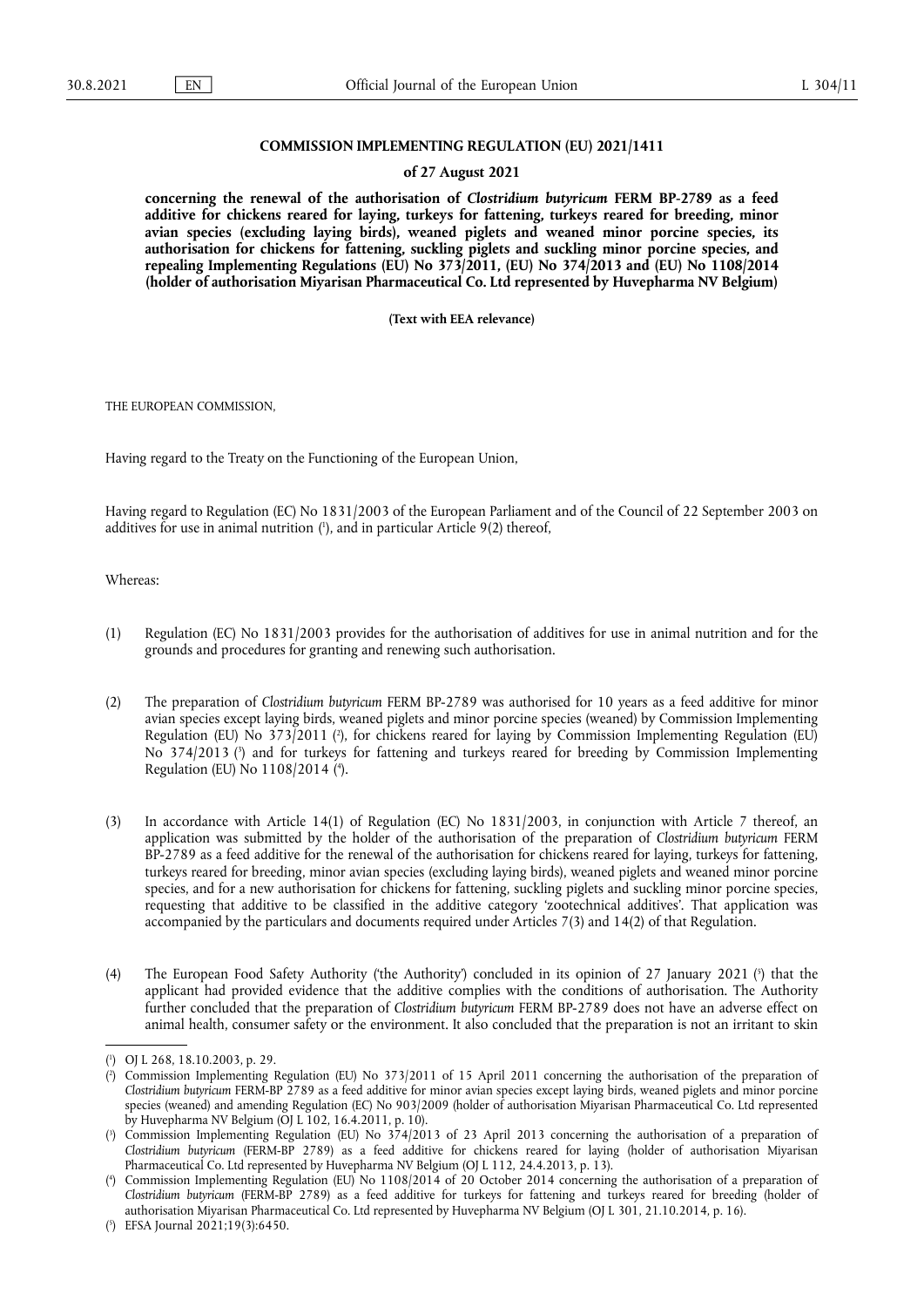and eyes and that sensitisation via respiratory route could not be excluded. Therefore, the Commission considers that appropriate protective measures should be taken to prevent adverse effects on human health, in particular as regards to users of the additive. The Authority also concluded that the additive has the potential to be efficacious in chickens for fattening, suckling piglets and suckling minor porcine species.

- (5) The assessment of the preparation of *Clostridium butyricum* FERM BP-2789 shows that the conditions for authorisation, as provided for in Article 5 of Regulation (EC) No 1831/2003, are satisfied. Accordingly, the authorisation of that additive should be renewed as specified in the Annex to this Regulation.
- (6) As a consequence of the renewal of the authorisation of the preparation of *Clostridium butyricum* FERM BP-2789 as a feed additive under the conditions laid down in the Annex to this Regulation, Implementing Regulations (EU) No 373/2011, (EU) No 374/2013 and (EU) No 1108/2014 should be repealed.
- (7) The measures provided for in this Regulation are in accordance with the opinion of the Standing Committee on Plants, Animals, Food and Feed,

HAS ADOPTED THIS REGULATION:

# *Article 1*

The authorisation of the preparation specified in the Annex, belonging to the additive category 'zootechnical additives' and to the functional group 'gut flora stabilisers' for chickens reared for laying, turkeys for fattening, turkeys reared for breeding, minor avian species (excluding laying birds), weaned piglets and weaned minor porcine species is renewed, and for the same category and functional group for chickens for fattening, suckling piglets and suckling minor porcine species is authorised subject to the conditions laid down in that Annex.

*Article 2*

Implementing Regulations (EU) No 373/2011, (EU) No 374/2013 and (EU) No 1108/2014 are repealed.

## *Article 3*

This Regulation shall enter into force on the twentieth day following that of its publication in the *Official Journal of the European Union.*

This Regulation shall be binding in its entirety and directly applicable in all Member States.

Done at Brussels, 27 August 2021.

*For the Commission The President* Ursula VON DER LEYEN